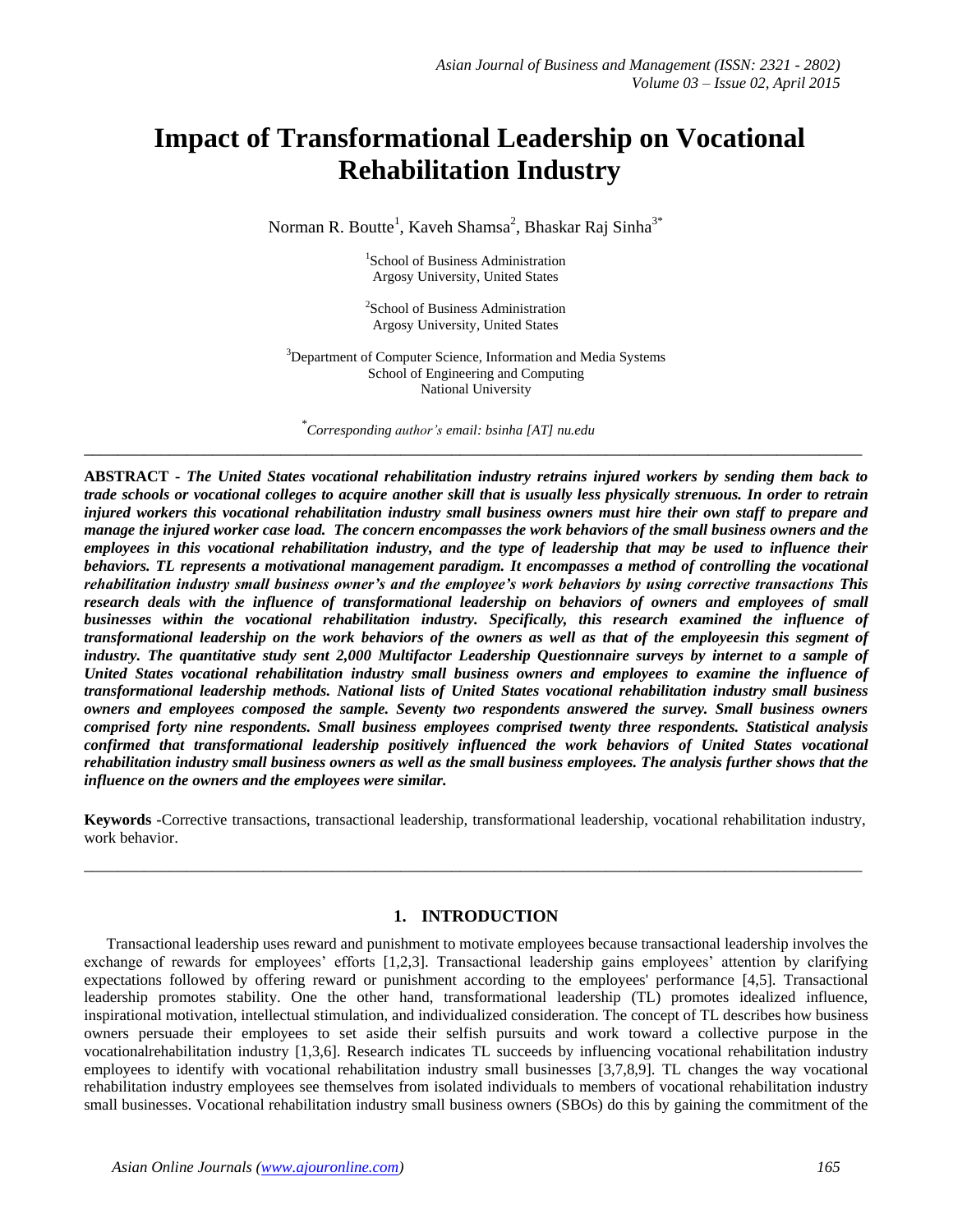employees through self-sacrifice, the use of the word "we" instead of "I", highlighting the similarity of vocational rehabilitation industry employees, and reinforcing collective goals, shared values, and common interests in the vocational rehabilitation industry [3,8,9]. The employees endorse group values and goals when the employees see themselves as members of vocational rehabilitation industry small businesses. This increases the employees' motivation to contribute to the greater good of the business[3,7]. TL represents a method of controlling the employees' behaviors, and eliminates their problems by using corrective transactions between SBOs and their employees [3,6,11,12].

The US vocational rehabilitation industry retrains injured workers by sending the worker back to trade school or vocational college to acquire another skill that is usually less physically strenuous. In order to retrain injured workers,these vocational rehabilitation industry SBOs, consisting of law firms or private businesses, must hire their own staff to prepare and manage the injured worker case load. The concern for the SBOs is the employees' productivity.Many US vocational rehabilitation industry SBOs run their small businesses using termination-at-will employment contracts with employee rewards, such as perks, year-end bonuses, spending accounts, or commission to increase employees' productivity. However, using monetary reward does not represent the only way to influence employees' productivity. TL represents an alternative way to motivate employees to improve productivity in these industries.

TL encompasses US vocational rehabilitation industry SBOs assessing employees' motivation, desires, and needs and acting upon them [13,14]. TL exemplifies the process where US vocational rehabilitation industry SBOs create a connection, which elevates the level of motivation and ethics in both US vocational rehabilitation industry SBOs and employees. These SBOs remain aware of the needs and desires of employees and support them to attain their fullest potential [14,15]. SBO employees underTL sense trust, admiration, loyalty and respect toward the SBO and become motivated to perform additional work tasks [1,14,16]. These SBOs using TL go beyond personal interests and contemplate the moral and ethical cost of their actions [17,18]. Trustworthiness and integrity encompass the essential aspects of effective TL [18,19]. This leadership style inspires employees with challenge and persuasion, and provides both meaning and understanding to employees while expanding employees' use of their abilities. TL also provides employees with support, mentoring, and coaching [20] while motivating employees to exceed expected performance, which leads to high levels of employees' satisfaction, and commitment to groups, and small businesses [1,11,20]. Several mediators affect the relationship between TL and exceptional performance as well. First, US vocational rehabilitation industry SBOs enhance the self-concept and sense of self-efficacy of employees. Second, identification with US vocational rehabilitation industry SBOs and groups become important. Third, keys to motivating follower performance consist of shared goals and values. Fourth, US vocational rehabilitation industry SBOs empower their employees to perform beyond expectations [8,20].

TL inspires employees to commit to shared visions and goals for businesses, challenges employees to become innovative problem solvers, and develops employees' leadership capacity via coaching, mentoring, challenging, and supporting employees. US vocational rehabilitation industry SBOs reinforce employees' self-esteem through expressions of confidence in employees, and setting high expectations, which engage greater commitment to small businesses' efforts by employees. Participation by employees in small businesses' efforts becomes an expression of membership and identity with the social collective under TL[20]. US vocational rehabilitation industry SBOs respond to individual employee needs with employee empowerment, and coordination of the employee's objectives and goals with the leader, the group, and business. These responses help employees to grow and develop into leaders [1,11,20]. US vocational rehabilitation industry SBOs empower employees, and pay attention to employees' individual needs and personal development to help employees develop their own leadership potential [20].

Small business failures may occur when rigid organizational structures of rules, regulations, job specifications, and passive management-by-exception exist. Small businesses failure also occur when the life span of small businesses' products and services last only a few years, the risk of obsolete technology increases, or small businesses operate in a turbulent environment. These situations call for small business owners with vision, confidence, and determination. US vocational rehabilitation industry SBOs motivate their employees to assert themselves, and to join enthusiastically in small businesses efforts and shared responsibilities to achieve small businesses goals in these situations.US vocational rehabilitation industry SBOs also use charismatic-inspirational qualities, attention to individualized consideration, and intellectual stimulation for small businesses to operate under these circumstances [20].

TL encompasses a method of controlling US vocational rehabilitation industry SBOs' and employees' work behaviors by using corrective transactions between SBOs and their employees This research provides a quantitative analysis of the effect of TL on US vocational rehabilitation industry SBOs and their employees by analyzing the following three areas:

- 1. Does TL influence United States vocational rehabilitation industry SBOs' work behaviors?
- 2. Does TL influence United States vocational rehabilitation industry small business employees' work behaviors?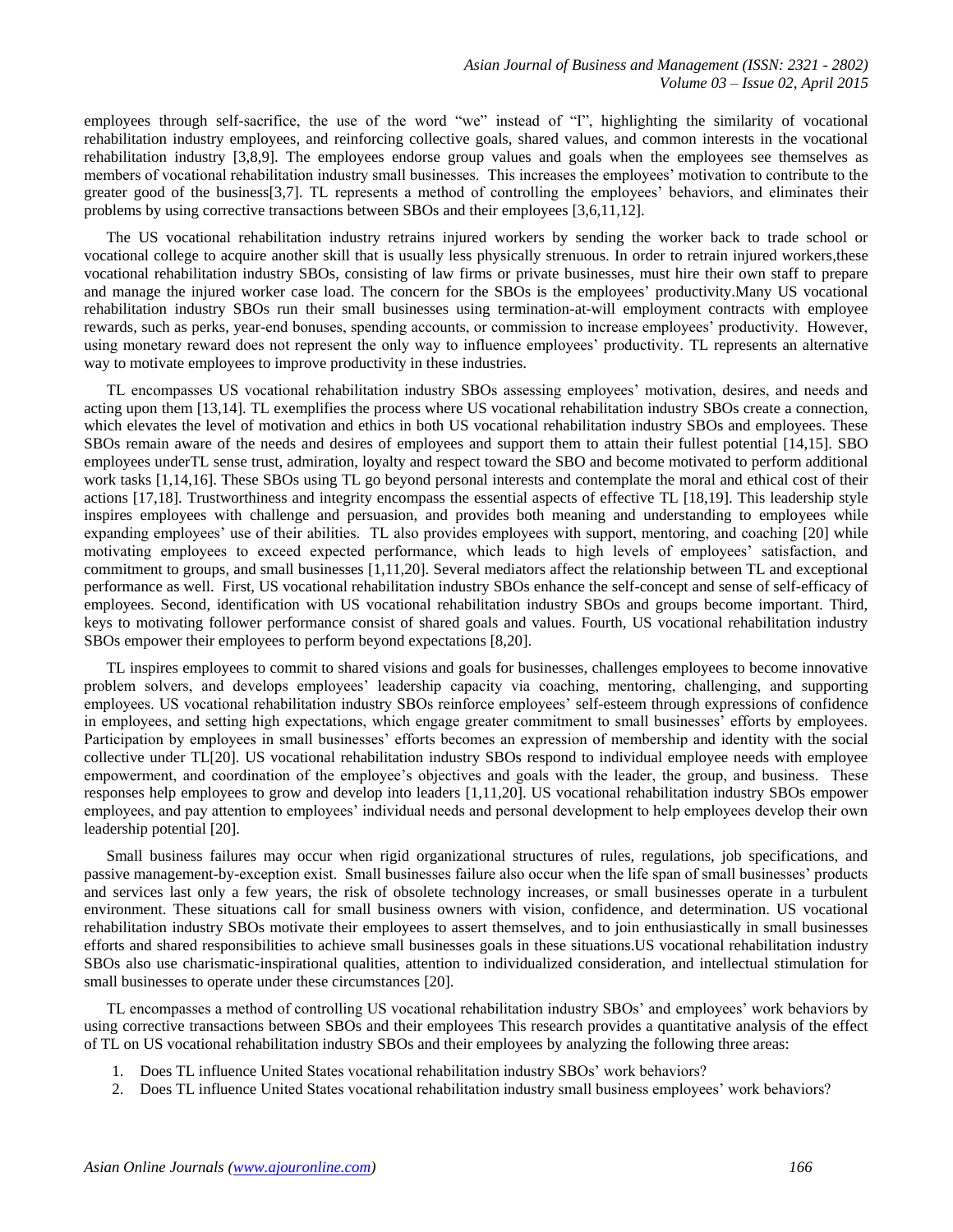3. Does transformational leadership influence United States vocational rehabilitation industry SBOs' and employees' work behaviors differently?

## **2. RESEARCH DESIGN AND METHODOLOGY**

This statistical study determines the influence of TL on US vocational rehabilitation industry SBOs' and employees' work behaviors. The one independent variable is the use of the TL management paradigm. The statistical study used an ex-post facto design, which did not control or manipulate the independent variable. The dependent variables represented US vocational rehabilitation industry SBOs' and employees' work behaviors. This included employees' observable activities consisting of problem solving, expressing viewpoints, and treatment of other SBOs or employees. The statistical study's research design used a formal research method to determine the causation between transformational leadership and US vocational rehabilitation industry SBOs' and employees' work behaviors. The quantitative design obtained statistical data by administering Likert scaled closed-ended question surveys to a sample of vocational rehabilitation industry SBOs and employees. Surveys allowed identification of the influence of TL on US vocational rehabilitation industry SBOs' and employees' work behaviors. The surveys evaluated the range of responses on an interval scale from 1–5 to measure TL as quantified in SBOs' and employees' work behaviors consisting of problem solving, expressing viewpoints, and treatment of other SBOs or employees. Statistical analysis of the surveys determined the results.

The study sent out 2,000 surveys by internet to the target audience of US vocational rehabilitation industry SBOs and employees for the field portion of the research. National lists of US vocational rehabilitation industry SBOs and employees composed the sample. The surveys' format included self-administered questionnaires with instructions to the respondents on how to answer closed ended questions using a Likert scale of 1 to 5; 5 being *frequently if not always*, and 0 being *not at all*. The respondents answered the questions by circling a number from 1–5. These surveys allowed identification of the influence of TL on US vocational rehabilitation industry SBOs' and employees' work behaviors in a population of US vocational rehabilitation industry small businesses. The study's cross-sectional surveys collected data at one point in time, and format contained self-administered questionnaires that were given over the internet for research convenience.

Quantitative validity, reliability, and the level of significance were measured and analyzed. The quantitative validity included content validity, predictive or concurrent validity, and construct validity[21]. The construct validity also included analyzing whether the scores serve a useful purpose, and have positive consequences when used in practice [21,22]. The scores predicted survey criteria correctly and correlated with other results. The items also measured the hypothetical concepts of the study's research questions and hypotheses shown in the introduction to this research paper.Reliability consists of item responses that remain consistent across constructs, stable scores during a second administration of the instrument, test administration in general, and scoring [21,23]. Quantitative instrument reliability consisted of verifying the internal consistency of responses across dependent and independent variables by comparing the surveys' responses from different subjects, and checking scores remain stable during the administration of the surveys to the respondents. Additionally, the study checked for administration errors and scoring errors during the administration of the surveys to the respondents.The level of significance represents the probability of Type 1 error. Type 1 error occurs when the researcher incorrectly rejects a true null hypothesis [24]. The study conducted research at the 0.05 level of significance. The 0.05 level of significance means the researcher incorrectly rejected the null hypothesis with probability of 0.05.

The statistical study presented the data collected from the surveys factually, and free from any biases. The study presented the quantitative data collected from the surveys using Chi Square goodness of fit tests and Chi Square tests of independence. The researchanticipated that the findings will support the theory that TL influences US vocational rehabilitation industry SBOs' and employees' work behaviors.

## **3. RESEARCH RESULTS**

The research analysis provided significant insight into the influence of TLon United States vocational rehabilitation industry SBOs' and employees' work behaviors. Results and conclusions are for the following tworesearch areas:

- 4. Does TL influence United States vocational rehabilitation industry SBOs' work behaviors?
- 5. Does TL influence United States vocational rehabilitation industry small business employees' work behaviors?
- 6. Does transformational leadership influence United States vocational rehabilitation industry SBOs' and employees' work behaviors differently?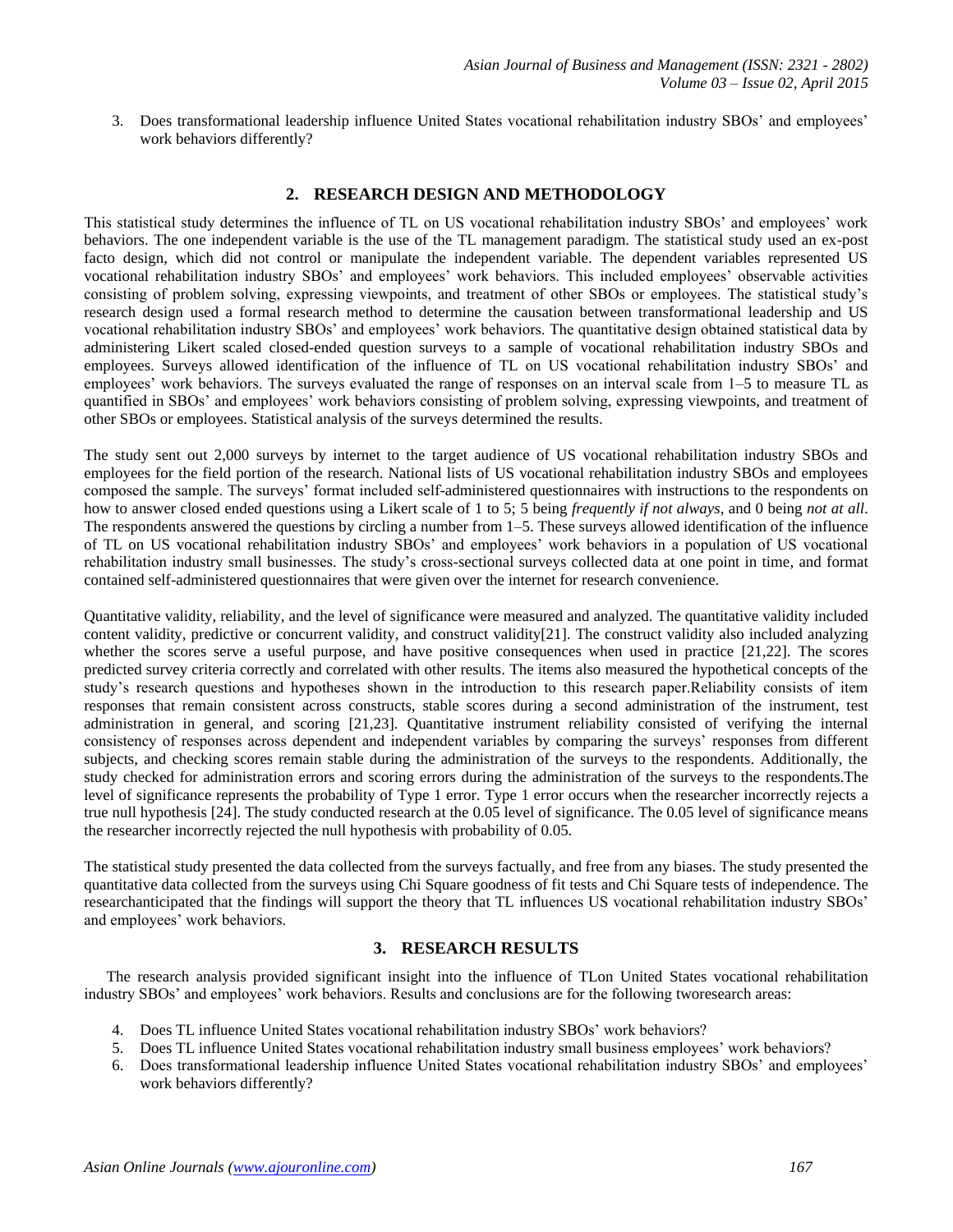Descriptive statistics measure the number of respondents, mean, standard deviation, skew, and kurtosis. The mean represents the average score. The average comprises the total score divided by the number of responses. The standard deviation represents the average linear distance from the mean. The standard deviation becomes the empirical curve's measurement benchmark. Negatively skewed scores contain more scores to the right of the middle score. Positively skewed scores contain more scores to the left of the middle score. Negative kurtosis represents fewer middle scores than a symmetrical distribution. Positive kurtosis represents more middle scores than a symmetrical distribution [24]. 72 respondents answered the Multifactor Leadership Questionnaire (MLQ). Table 1 presents the SBOs' descriptive statistics. Table 2 presents the employees' descriptive statistics.

|  |  |  | Table 1: SBO Descriptive Statistics Table |
|--|--|--|-------------------------------------------|
|--|--|--|-------------------------------------------|

| Question<br>Number | N  | M    | SD    | Skew     | Kurtosis |
|--------------------|----|------|-------|----------|----------|
| 1.                 | 49 | 4.06 | 1.049 | $-1.255$ | 1.408    |
| 2.                 | 49 | 3.88 | 1.111 | $-.889$  | .197     |
| 3.                 | 49 | 4.06 | 1.088 | $-1.138$ | .851     |
| 4.                 | 49 | 3.98 | 1.216 | $-.974$  | $-.171$  |
| 5.                 | 49 | 4.18 | 1.112 | $-1.422$ | 1.360    |

*Note.N* = number of observations;  $M$  = mean score;  $SD$  = standard deviation. MLQ questions adapted from B. J. Avolio, and B. M. Bass, 2004, *Multifactor Leadership Questionnaire, Third Edition,* p. 111. Copyright 2004 by Bernard Bass and Bruce Avolio [25].

**Table 2 -** *Employee Descriptive Statistics Table*

| Question<br>Number | N  | M    | SD    | Skew     | Kurtosis |
|--------------------|----|------|-------|----------|----------|
| 1.                 | 23 | 3.78 | 1.085 | $-0.929$ | .627     |
| 2.                 | 23 | 3.74 | 1.176 | $-.727$  | $-.253$  |
| 3.                 | 23 | 4.09 | 1.345 | $-1.398$ | .735     |
| 4.                 | 23 | 3.87 | .968  | $-1.366$ | 2.664    |
| 5.                 | 23 | 4.00 | 1.168 | $-1.313$ | .976     |

*Note.N* = number of observations;  $M$  = mean score;  $SD$  = standard deviation. MLO questions adapted from B. J. Avolio, and B. M. Bass, 2004, *Multifactor Leadership Questionnaire, Third Edition,* p. 111. Copyright 2004 by Bernard Bass and Bruce Avolio [25].

Frequency distributions show the total number of responses for each of the Likert scale categories 1–5 pertaining to the five MLQ survey questions. Table 3 presents the SBOs' frequency distributions. Table 4 presents the employees' frequency distributions.

| <b>Table 3 - SBO Frequency Distribution Table</b> |  |
|---------------------------------------------------|--|
|---------------------------------------------------|--|

|          | Once in    |         |           |              | Frequently If |
|----------|------------|---------|-----------|--------------|---------------|
| Question | Not at All | a While | Sometimes | Fairly Often | Not Always    |
| Number   |            |         |           |              |               |
| 1.       |            |         |           | 18           | 20            |
| 2.       |            |         |           |              |               |
| 3.       |            |         |           | 14           | 22            |
| 4.       |            |         | h         | 12           | 23            |
| 5.       |            |         |           | 13           | 26            |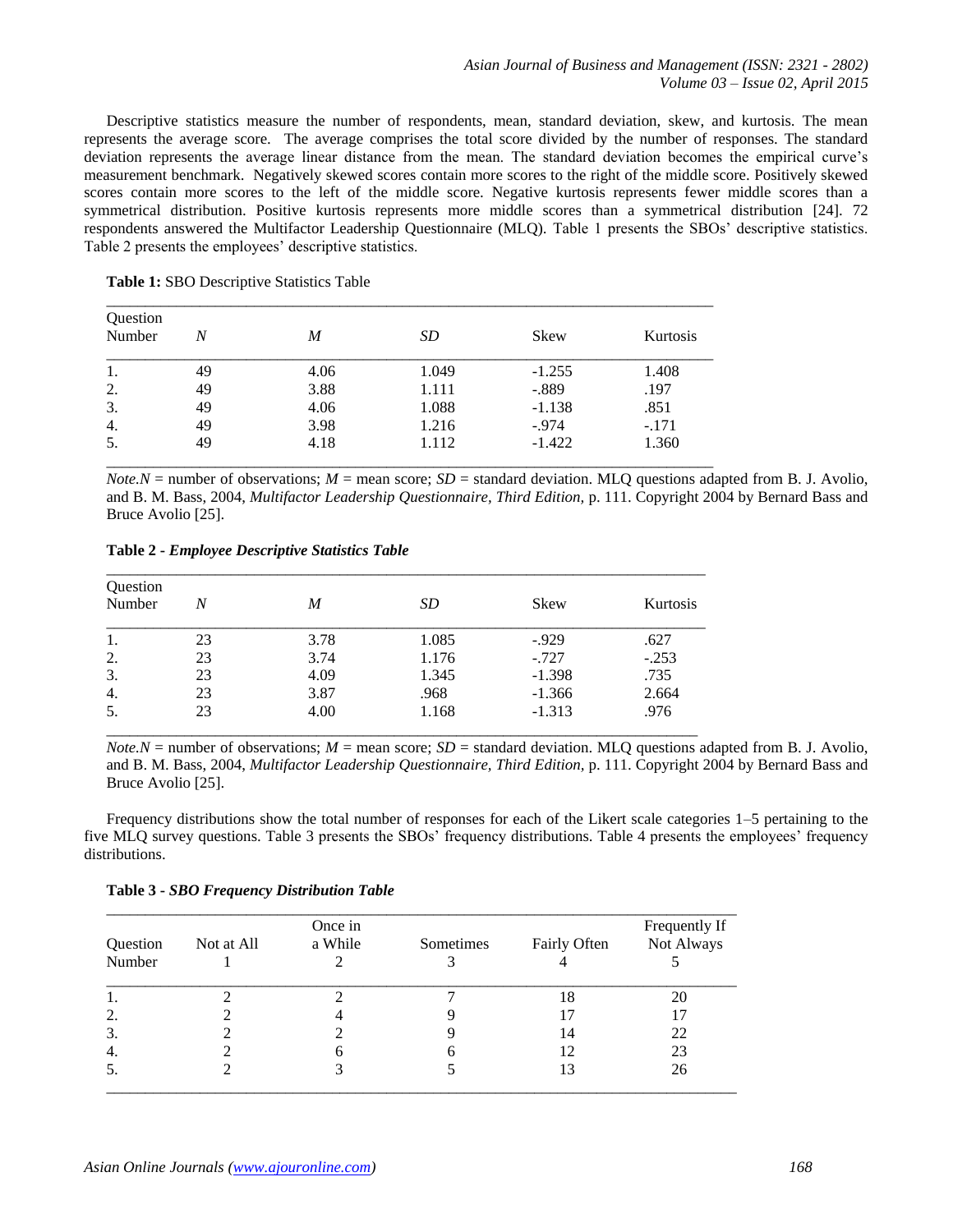Leadership Questionnaire questions adapted from B. J. Avolio, and B. M. Bass, 2004, *Multifactor Leadership Questionnaire, Third Edition,* p. 111. Copyright 2004 by Bernard Bass and Bruce Avolio [25].

|          | Once in    |         |           | Frequently If |            |  |
|----------|------------|---------|-----------|---------------|------------|--|
| Question | Not at All | a While | Sometimes | Fairly Often  | Not Always |  |
| Number   |            |         |           |               |            |  |
|          |            |         |           | 10            |            |  |
| 2.       |            |         |           |               |            |  |
| 3.       |            |         |           |               | 13         |  |
| 4.       |            |         |           |               |            |  |
| - 5.     |            |         |           | 10            |            |  |

**Table 4 -** *Employee Frequency Distribution Table*

Leadership Questionnaire questions adapted from B. J. Avolio, and B. M. Bass, 2004, *Multifactor Leadership Questionnaire, Third Edition,* p. 111. Copyright 2004 by Bernard Bass and Bruce Avolio [25].

The study conducted a Chi Square goodness of fit test for research area 1 using the five MLQ questions. The results appear in Table 5.

**Table 5 -** *Chi Square Goodness of Fit Test for SBOs*

| Question<br>Number | N  | $\chi^2$ | df | p       |
|--------------------|----|----------|----|---------|
| 1.                 | 49 | 30.69    | 4  | $.000*$ |
| 2.                 | 49 | 20.29    | 4  | $.000*$ |
| $\overline{3}$ .   | 49 | 29.50    |    | $.000*$ |
| $\overline{4}$ .   | 49 | 27.43    |    | $.000*$ |
| $\overline{5}$ .   | 49 | 41.10    |    | $.000*$ |

*Note.N* = number of observations;  $\chi^2$  = Chi Square value;  $df$  = degree of freedom;  $p$  = confidence level for a two tailed test; \**p*< .05. A significant Chi Square result exists when *p*< .05. A significant Chi Square result represents significant deviation from the hypothesized value. An insignificant Chi Square result exists when *p ≥* .05. An insignificant Chi Square result represents no significant deviation from the hypothesized value (Cronk, 2008). Multifactor Leadership Questionnaire questions adapted from B. J. Avolio, and B. M. Bass, 2004, *Multifactor Leadership Questionnaire, Third Edition,* p. 111. Copyright 2004 by Bernard Bass and Bruce Avolio [25].

The SBOs' observed answer frequency varied significantly from the hypothesized answer frequency. The study concluded that there is a significant difference in the way SBOs talk enthusiastically about that needs to be accomplished.

Research area 2 data analysis included the Chi Square goodness of fit test and post hoc analysis to test for frequency uniformity.

**Table 6 -** *Chi Square Goodness of Fit Test for Employees*

| N  | $\chi^2$ | df | p       |
|----|----------|----|---------|
| 23 | 11.13    | 4  | $.025*$ |
| 23 | 7.22     | 4  | .125    |
| 23 | 21.13    | 4  | $.000*$ |
| 23 | 21.57    | 4  | $.000*$ |
| 23 | 10.22    | 3  | $.017*$ |
|    |          |    |         |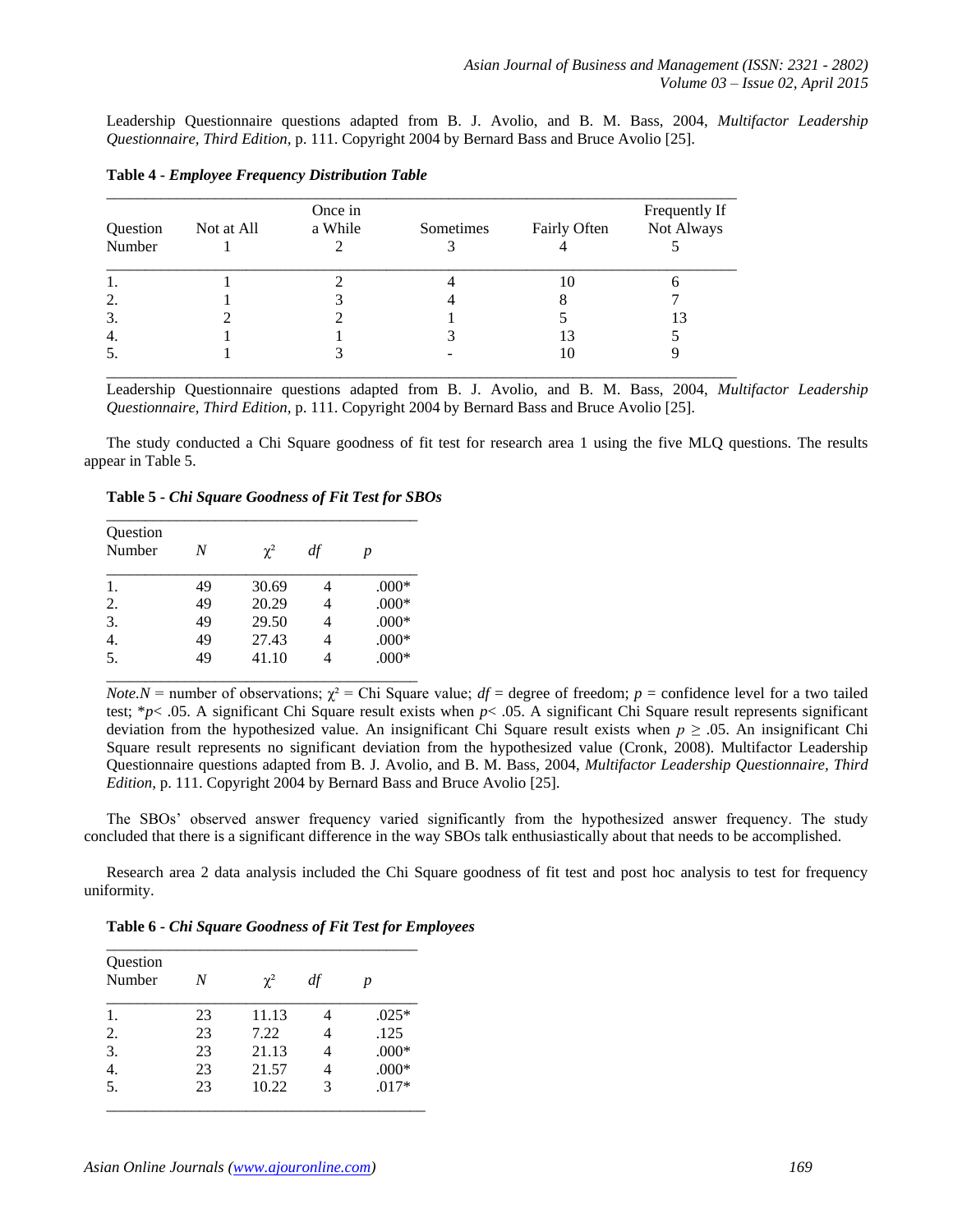*Note.N* = number of observations;  $\chi^2$  = Chi Square value;  $df$  = degree of freedom;  $p$  = confidence level for a two tailed test; \**p*< .05. A significant Chi Square result exists when *p* < .05. A significant Chi Square result represents significant deviation from the hypothesized value. An insignificant Chi Square result exists when *p ≥* .05. An insignificant Chi Square result represents no significant deviation from the hypothesized value (Cronk, 2008). Multifactor Leadership Questionnaire questions adapted from B. J. Avolio, and B. M. Bass, 2004, *Multifactor Leadership Questionnaire, Third Edition,* p. 111. Copyright 2004 by Bernard Bass and Bruce Avolio [25].

The research concludes the fraction of employees who have higher than average scores of expressing satisfaction when others meet expectations remains more than the fraction of employees who have less than average scores of expressing satisfaction when others meet expectations.

Research area 3 data analysis included the Chi Square test of independence to test for variable independence or variable interaction. The Chi Square test of independence measures if two variables remain independent of each other. A significant Chi Square result exists when *p*< .05. A significant Chi Square result represents variable interaction. Variable interaction means the first variable does not remain related to the second variable. An insignificant Chi Square result exists when  $p \ge 0.05$ . An insignificant Chi Square result represents variable independence. Variable independence means the first variable remains related to the second variable [26]. The two variables represented US vocational rehabilitation industry SBOs and employees. The study used the Chi Square test of independence to measure if independence or interaction existed for US vocational rehabilitation industry SBOs' and employees' work behaviors. The study conducted a Chi Square test of independence using the five MLQ questions shown in Table 1. Results confirmed that the TL influences United States vocational rehabilitation industry SBOs' and employees' in a similar form.

#### **4. CONCLUSIONS**

In this research TL represented the independent variable which, influenced the dependent variables. The two dependent variables represented the vocational rehabilitation industry SBOs' and employees' work behaviors. The dependent variables included the observable activities of the employees, consisting of problem solving, expressing viewpoints, and treatment of other SBOs or employees. Statistical analysis of the independent variable answered the study's research questions concerning TL's influence in the United States vocational rehabilitation industry. The first question asked:"Does TL influence United States vocational rehabilitation industry SBOs' work behaviors?"Results confirmed the answer yes, TL influences SBO work behaviors. The second question was: "Does TL influence United States vocational rehabilitation industry small business employees' work behaviors?"Analysis and the results confirmed the answer yes, TL influences small business employees' work behaviors. The only exception was that there was no significant difference in the way employees spend time teaching and coaching. The insignificant deviation shows marginal effectiveness concerning employees teaching and coaching. This is probably due to the accepted business custom where employees do not teach and coach as part of their job description.The third question was:"Does TL influence United States vocational rehabilitation industry SBOs' and employees' work behaviors differently?"Results of this study confirmed the answer no, TL does not influence SBOs and employees work behaviors differently. As expected, the exception was that there was significant difference in the way employees spend time teaching and coaching.This again is due to the fundamental accepted business custom where employees do not teach and coach as part of their job description.

#### **5. RECOMMENDATIONS FOR IMPLEMENTING RESEARCHRESULTS**

Small businesses fail when small businesses operate in a turbulent environment. The life-span of products and services in small business last only a few years, or the risk of obsolete technology increases [20]. The motivational management principles of TL respond to the urgency created by turbulent operating environments, short product or service life-spans, and changes in technology, by helping small businesses become more flexible and adaptable to these unexpected situations. Recommendations for implementation of this research include vocational rehabilitation industry SBOs incorporating TL training as part of the vocational rehabilitation industry small businesses' business plan. TL training for vocational rehabilitation industry small business managers and owners will influence vocational rehabilitation industry SBOs' and employees' work behaviors. Work behaviors consist of problem solving, expressing viewpoints, and treatment of other SBOs and employees. The industry SBOs can couple TL training with annual performance reviews and promotion reviews to implement TL as part of vocational rehabilitation industry small business organizational structure and organizational culture. The vocational rehabilitation industry SBOs can also provide motivational seminars as part of quarterly meetings to reinforce the influence and charisma of TL concepts throughout the fiscal year. Self-administered short minute DVDs or internet downloads from motivational publishers can offer the SBO or manager the ability to train themselves. Full-length training manuals can accompany the DVD presentations or internet downloads for SBOs who desire more in-depth analysis of TL.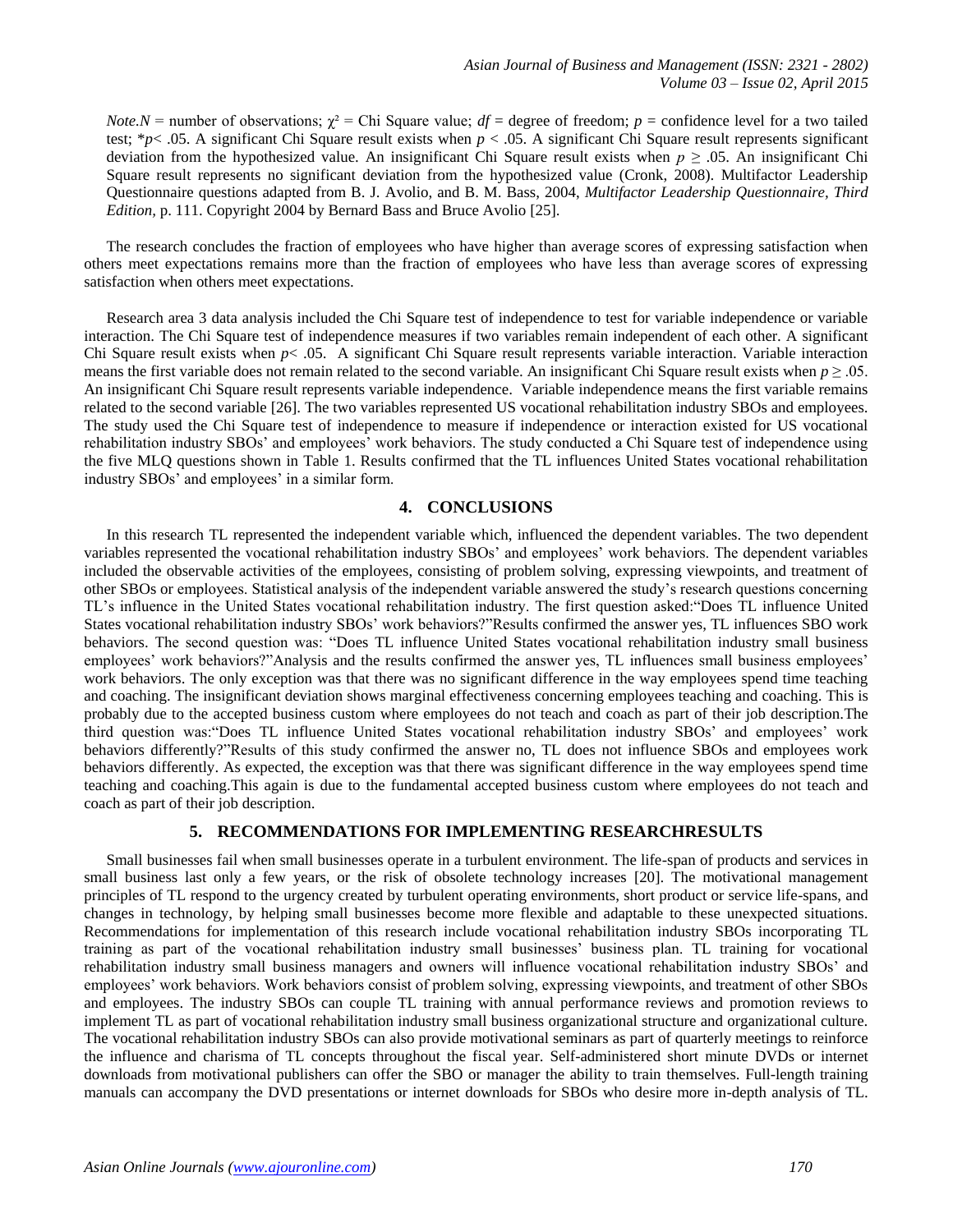Motivational publishers can distribute licensed training kits containing the copyrighted TL training material to supply the broad vocational rehabilitation industry SBO market with annual review seminar and quarterly meeting presentation material.

## **6. RECOMMENDATIONS FOR FUTURE RESEARCH**

This paper establishes a framework for future research for the comparison of TL against transactional leadership in the vocational rehabilitation industry by offering a venue of continued research and literature under the topic of TL. Recommendations include continued work directed toward large companies thatmay benefit from transformational management practices and procedures. Future research regarding TL may also include using TL in conjunction with transactional leadership for companies and departments. Large departments use supervisors whose function includes directly watching the employee, and department managers whose function involves managing the overall performance of the department. This type of department manager has no day today contact with employee. This leads to the possibility that the department manager can act in a transactional mode while the department supervisor can act in a transformational mode. Further analysis is required to determine if there an improvement in employee productivity in a department supervised by supervisors usingTLand the department manager using transactional leadership. This may alsoinclude further work to determine if there an improvement in employee work behaviors under similar leaderships styles.

## **7. ACKNOWLEDGEMENTS**

The authors thank and gratefully acknowledge the help and support received from the administration and staff at Argosy University, School of Business, and at National University, School of Engineering and Computing, during the continuing research on this subject and the preparation of this paper.

#### **8. BIBLIOGRAPHY**

- [1] Bass, B. M. (1985). *Leadership and performance beyond expectations.* New York: Free Press
- [2] Yukl, G. A. (1989). *Leadership in organizations.* Englewood Cliffs, NJ: Prentice Hall
- [3] Kaiser, R. B., Hogan, R., and Craig, S. B. (2008). Leadership and the Fate of Organizations. *American Psychologist, 63*(2), 96-104
- [4] Ensley, M. D., Pearce, C. L., and Hmieleski, K. M. (2006). The moderating effect of environmental dynamism on the relationship between entrepreneur leadership behavior and new venture performance. *Journal of Business Venturing, 21*(2), 234-263
- [5] Matzler, K., Schwarz, E., Deutinger, N., and Harms, R. (2008). The relationship between transformational leadership, product innovation and performance in SMEs. *Journal of Small Business and Entrepreneurship, 21*(2), 139-151
- [6] Burns, J. M. (1978). *Leadership*. New York: Harper & Row
- [7] Lord, R. G., and Brown, D. G. (2004). *Leadership processes and follower self identity.* Mahwah, NJ: Erlbaum
- [8] Shamir, B., House, R. J., and Arthur, M. B. (1993). The motivational effects of charismatic leadership: A self concept based theory. *Organizational Science, 4*(4), 577-594
- [9] Van Kippenberg, D., Van Kippenberg, B., De Cremer, D., and Hogg, M. A. (2004). Leadership, and self identity: A review and research agenda. *Leadership Quarterly, 15*(6), 825-856
- [10] Van Knippenberg, D., De Dreu, C. K., and Homan, A. C. (2004). Work group diversity and group performance: An integrative model and research agenda. *Journal of Applied Psychology, 89*(6), 1008-1022
- [11] Bass, B. M. (1998). *Transformational leadership: Industrial, military, and educational impact.* Mahwah, NJ: Lawrence Erlbaum Associates
- [12] Turner, N., Barling, J., Epitropaki, O., Butcher, V., and Milner, C. (2002). Transformational leadership and moral reasoning. *Journal of Applied Psychology, 87*(2), 304-311
- [13] Chan, A. T., and Chan, E. H. (2005). Impact of perceived leadership styles on work outcomes: Case of building professionals. *Journal of Construction Engineering and Management, 131*(4), 413-422
- [14] Tabassi, A. A., and Bakar, H. A. (2010). Towards assessing the leadership style and quality of transformational leadership: The case of construction firms in Iran. *Journal of Technology Management in China, 5*(3), 245-258
- [15] Northouse, P. G. (2007). *Leadership: Theory and practice.* Thousand Oaks, CA: Sage
- [16] Katz, D., and Kahn, R. L. (1978). *The social psychology of organizations.* New York, NY: Wiley
- [17] Parry, K. W., and Proctor Thomson, S. B. (2002). Perceived integrity of transformational leaders in organizational settings. *Journal of Business Ethics, 35*(2), 75-96
- [18] Bacha, E., and Walker S. (2013). The relationship between transformational leadership and follower's perceptions of fairness. *Journal of Business Ethics, 116*(3), 667-680
- [19] Palanski, M. E., and Yammarino, F. J. (2009). Integrity and leadership: a multilevel conceptual framework. *The Leadership Quarterly, 20*(3), 405-420